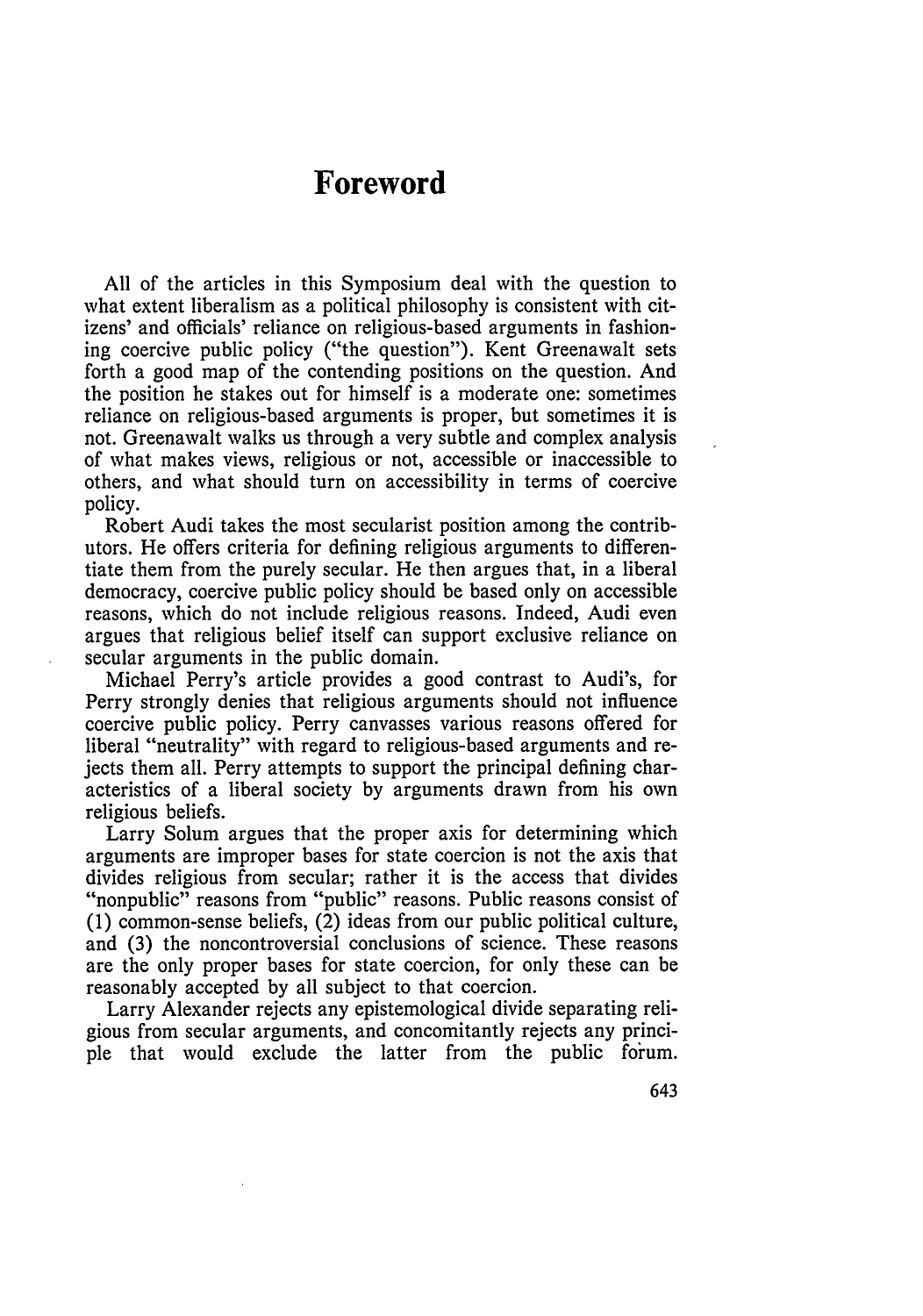Nevertheless, Alexander endorses liberalism as a political theory, which he thinks is both correct and also deeply paradoxical. Liberalism must take the position, not that illiberal religious views should be excluded from the public forum because they are religious, but that they should be excluded  $-$  if they should  $-$  because they are wrong. The paradox of liberalism is that though illiberal views are wrong from liberalism's perspective, they should be tolerated because of the value of autonomy, a value illiberal religions reject.

The first five articles set forth the epistemological and justificatory debates over religious-based arguments in a rather decontextualized way. With the exception of some of Michael Perry's, the arguments do not refer to any particular historical condition or religious tradition, except by way of example. Charles Larmore takes up the case for secularization by placing it in the context of the Judeo-Christian tradition and relating it to the idea of God's transcendence. Moral authority is now necessarily located in our form of life, central to which is liberalism's moral minimalism.

Jeremy Waldron also focuses on some quite specific historical and cultural phenomena, in this case the Catholic Bishops' pastoral letter on economic justice. The letter seeks to guide not just Catholics, but everyone. It is inconsistent with any conception of liberalism that would rule out reliance on religious-based arguments in forming public policy. Waldron examines the arguments for such an exclusion and finds them unpersuasive.

John Garvey takes us inside the Catholic tradition and examines the predicament of the liberal citizen or public official who is also Catholic. Garvey distinguishes among the various types of authority the Catholic Church exerts over its members and how that authority affects its members' obligations regarding the wider society.

Also writing from within the Catholic tradition, David Hollenbach, echoing Michael Perry's position, argues for a completely open dialogue over public policy among the adherents of various religions and the nonreligious. He is skeptical of the possibility of any "neutralist" version of public dialogue that excludes religious arguments. He paints a picture of the Catholic tradition as one open to others' arguments in addition to being itself the source of arguments.

In the final paper, Maimon Schwarzschild locates the debate over "the question" in Western history. Religious-based arguments are suspect in liberalism because liberalism was an Enlightenment response to the Christianity of its time, which it viewed as ignorant, cruel, and corrupt. Christianity's separation of the secular from the sacred encouraged the development of the secular modernism characteristic of modern liberalism. Today, however, religion is no longer the prime threat to liberalism, nor are the reasons for excluding it from the public square as strong as those for excluding Communism,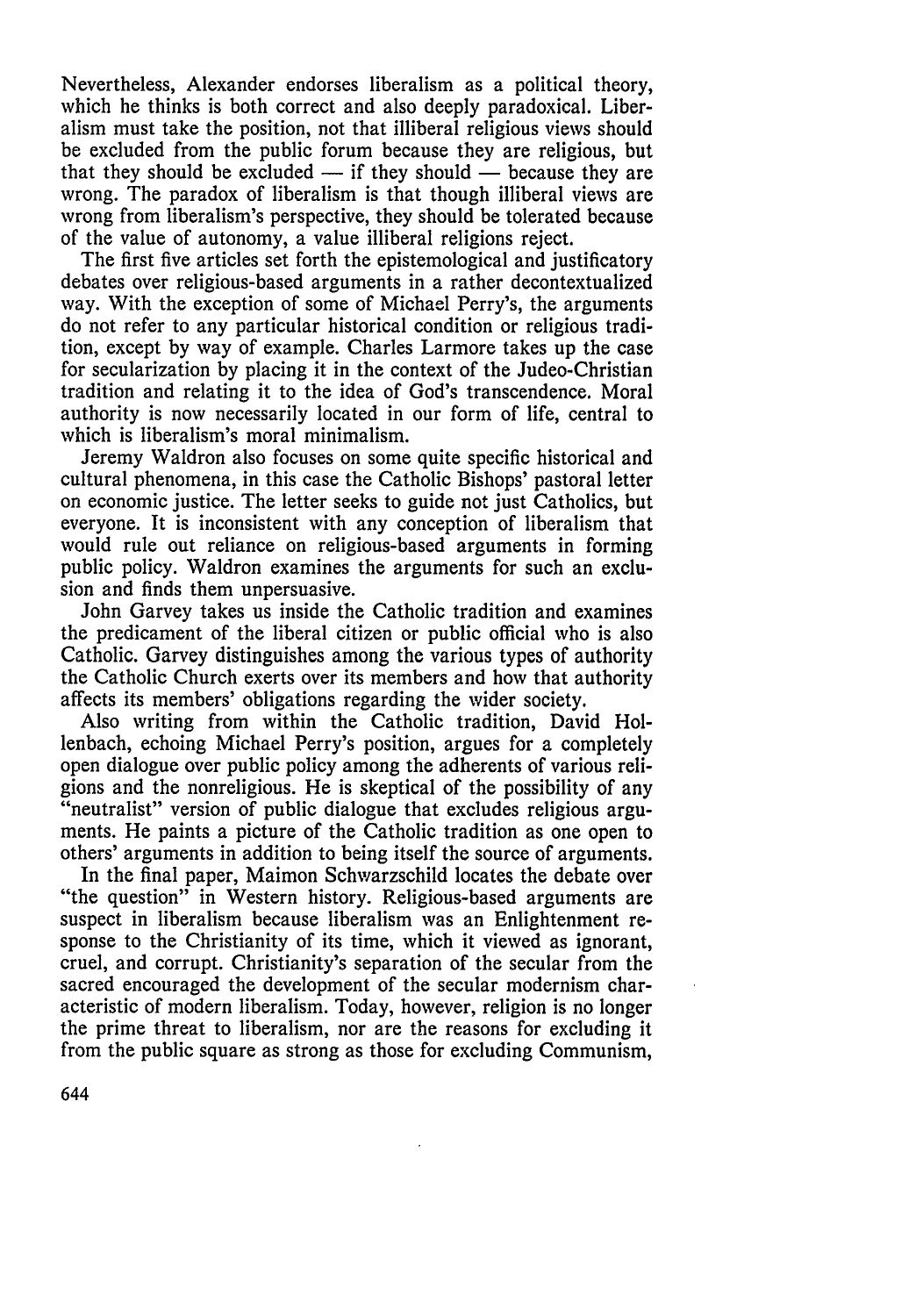$\overline{\phantom{a}}$ 

Fascism, or other illiberal movements. Indeed, religion offers goods that represent a desirable counterweight to those of secular modernity.

 $\ddot{\phantom{0}}$